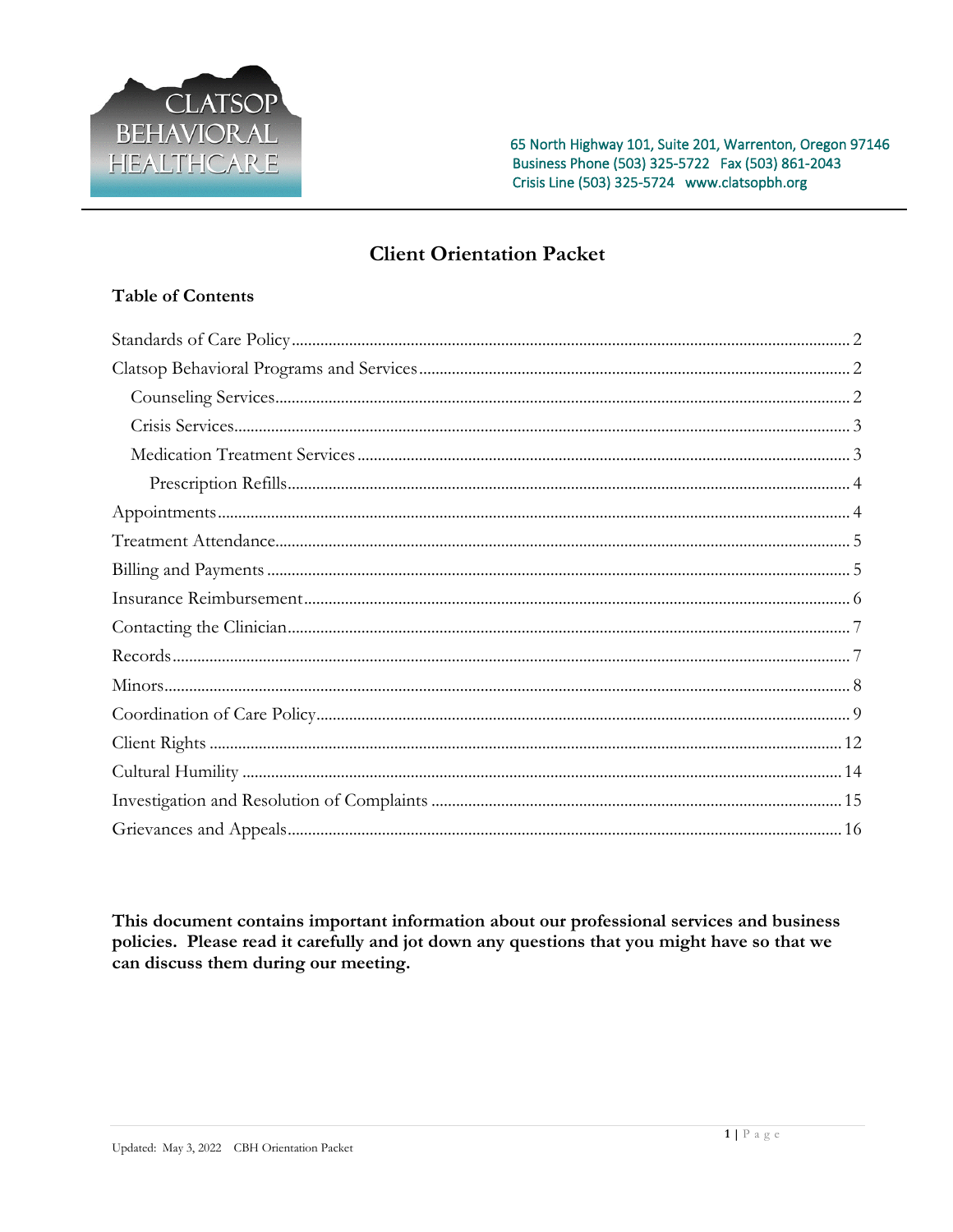Welcome to Clatsop Behavioral Healthcare. Our agency has provided services to the residents of Clatsop County since 1964.

### <span id="page-1-0"></span>**Standards of Care Policy**

*CBH Clinical Policy 332*

Clatsop Behavioral Healthcare strives for excellent service delivery systems that are in compliance with state and federal guidelines. Clatsop Behavioral Healthcare strives to provide trauma informed, evidenced based treatment and promising practices. Clatsop Behavioral Healthcare also implements care in accordance with Oregon Administrative Rules, Oregon Health Authority (OHA), Health Systems Division: Behavioral Health Services, Chapter 309. These rules prescribe minimum service delivery standards and supports provided by providers certified by the Health Systems Division of OHA.

# **Clatsop Behavioral Programs and Services**

#### <span id="page-1-1"></span>**Community Based Services**

- Assertive Community Treatment
- Community Support Services
- Crisis Assessment and Stabilization
- Early Assessment and Support Alliance
- Nurturing Parenting Program
- Peer Support
- School-Based Services
- Supported Employment
- Wraparound Care
- Intensive In-home Behavioral Health Treatment

#### **Early Intervention Programs**

• Parent-Child Interaction Therapy

#### **Mental Health Outpatient Services**

- Coordination of Care
- Counseling Services
- Psychiatric Services
- Pain Management
- Problem Gambling Services
- Rapid Access Clinic
- Mental Health Treatment Court
- Family Treatment Court

#### **Substance Use Disorder Treatment**

- Drug Court
- Medication Assisted Treatment
- Recovery Allies
- Substance Use Counseling Services

#### <span id="page-1-2"></span>**Counseling Services**

Counseling is a healing support service that requires active participation and meaningful, transparent communication with treatment providers. There are a number of different approaches that can be utilized to address the problems you hope to address. It is not like visiting a medical doctor, in that it requires a very active effort on your part. In order to be most successful, you will have to work both during our sessions and at home.

Counseling has both benefits and risks. Risks sometimes include experiencing uncomfortable feelings like sadness, guilt, anxiety, anger, frustration, loneliness and helplessness. Psychotherapy often requires recalling unpleasant parts of your history. Psychotherapy has also been shown to have benefits for people who work at it. It often leads to a significant reduction of feelings of distress, better relationships and resolution of specific problems.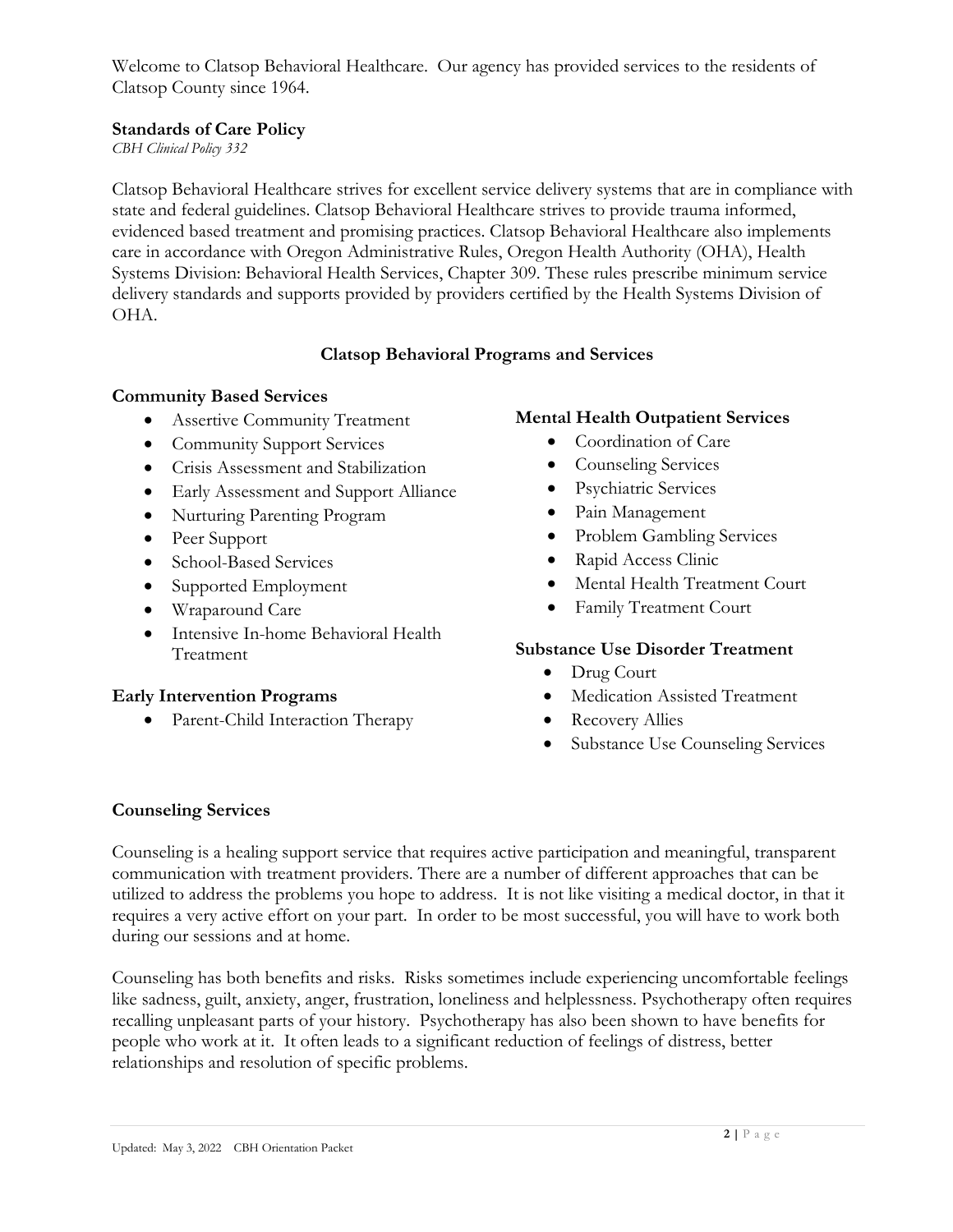The end of the assessment will offer you some initial impressions of what our work will include and an initial treatment plan, if you decide to continue. You should discuss these initial impressions with your clinician as well as identify important things you hope to have in a treatment relationship. Counseling involves a large commitment of time and energy. If you have questions about the procedures, we should discuss them whenever they arise.

### <span id="page-2-0"></span>**Crisis Services**

A mental health emergency can happen at any time, which is why Clatsop Behavioral Healthcare's Mobile Crisis Team operates 24 hours a day and 7 days a week. We collaborate with law enforcement, local hospitals, our local crisis line provider, and our community to ensure a timely, compassionate response whenever someone experiences a crisis, wherever that may be in Clatsop County. The crisis team ensures that a person experiencing a crisis receives the right interventions, in the moments they need it the most.

If you or someone you know is thinking about suicide or experiencing a mental health crisis, don't wait to act. Call the Clatsop County Crisis Line at 503-325-5724. If you believe the situation is an emergency, immediately call 911.

#### <span id="page-2-1"></span>**Medication Treatment Services**

Medication treatment is one of the options offered by Psychiatrists (medical doctors) and PMHNP's (psychiatric mental health nurse practitioners).

Your licensed medical professional (LMP) will encourage you to ask questions about the medications prescribed and possible side effects that may occur. Your LMP will attempt to give the most up to date information about the medications, alternative treatments, risks or side effects. In the allotted time it is impossible to cover every single side effect you may encounter. Full prescribing information is available at your request for any medication. If you have any specific concerns or have had any previous bad reactions (especially allergies) to a medication, tell your LMP.

All other medical conditions that you have may also impact your treatment. Please provide your treating practitioner with a list of all medications you take. If you are not sure, look them up and report back with notes on doses and frequency. Medication interactions are a significant cause of unwanted side effects and may be avoided if your LMP is informed of changes you have made. Even if the changes are with "over the counter" or "natural" agents, they may have significant interaction risks. This especially includes "St. John's Wort", "5-HT", "Melatonin" or other vitamin supplements.

Primary care providers (PCP) are an important link in continuity of care. Medical treatment records are very important to providing an accurate assessment. If you are seeing a primary care provider or other providers, please inform the staff. They will ask you to sign a "Release of Information" form so we can request records from your PCP.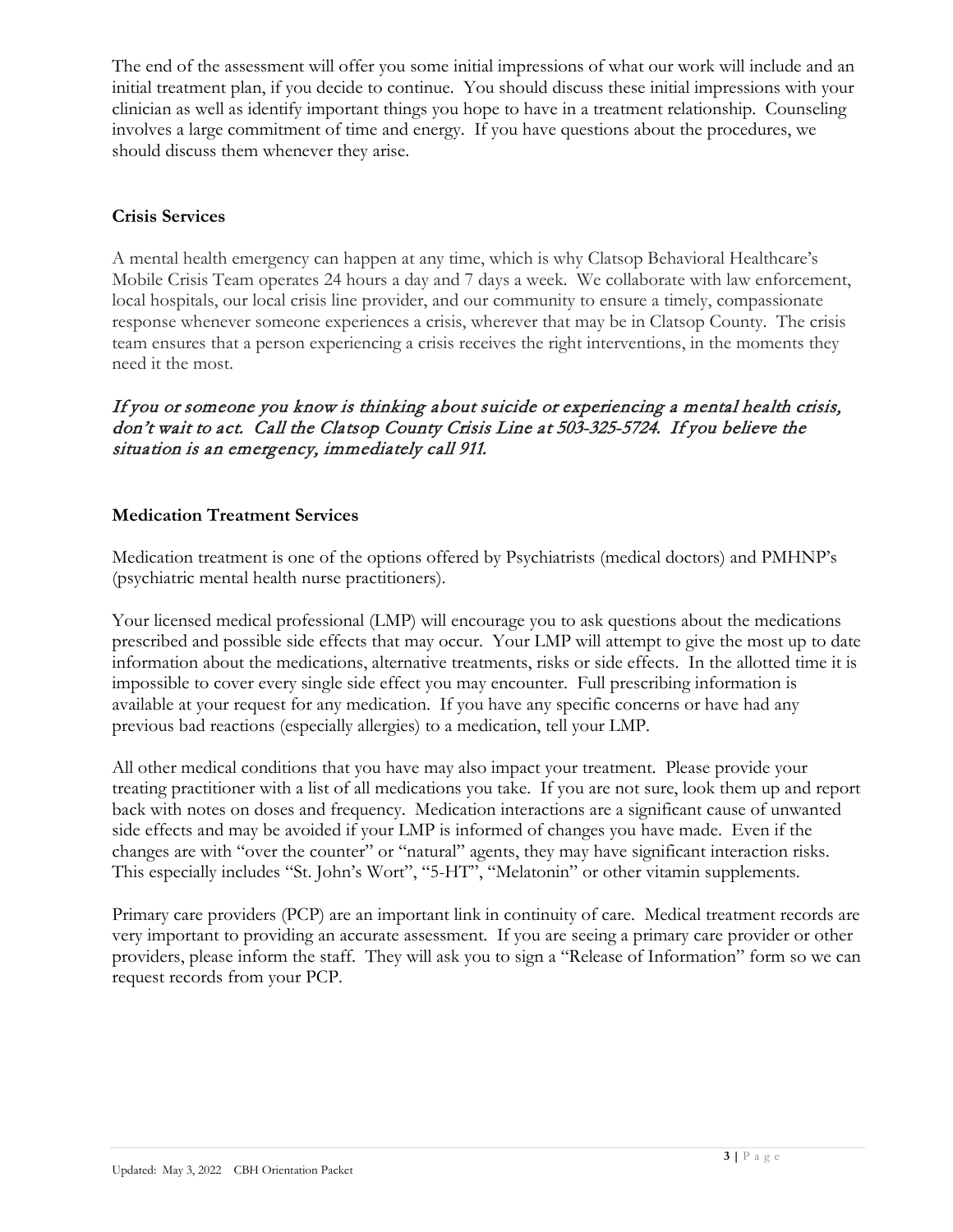### <span id="page-3-0"></span>**Prescription Refills**

Before coming in for your next appointment, please be sure to check your medications for necessary refills. If it is necessary for a medication refill prior to your next appointment, please note the following….

- 1. Contact your pharmacy who will send a refill request to your psychiatric provider.
- 2. Please plan accordingly, not all providers are here daily. As a result, please allow five to seven business days for processing non-controlled prescription refills. For controlled medications, please allow up to ten business days to process your request.

Your provider may decline a refill request for failure to keep scheduled appointments or if you haven't been seen within the past six months. If you need assistance or have questions regarding your medications, please ask to speak with our Medication Technician who can assist you.

# **Declaration of Mental Health Treatment**

As an adult, you have the right to complete a Declaration of Mental Health Treatment form. This form allows you to make decisions ahead of time about treatment in case of mental health emergency during which you are unable to make treatment decisions for yourself. Your clinician can provide you with a copy of the Declaration of Mental Health Treatment, written guidelines and a contact person who can provide information and assist you in filling out the form. This document is also available on our website at [www.clatsopbh.org](http://www.clatsopbh.org/) under opening paperwork menu or at the front desk. If you have any questions about this, please ask your clinician.

# <span id="page-3-1"></span>**Appointments**

Most services are provided by appointment. Following your initial evaluation, additional appointments are to be scheduled by office personnel.

On arrival to your appointment, check in at the front desk and make payment due for service(s) if required. Providers may elect to reschedule your appointment if co-payment, co-insurance, deductible, and/or fees are not paid and current. If you have a telehealth appointment, you can make a payment on the patient payment portal at [www.clatsopbh.org](http://www.clatsopbh.org/).

A 24-hour advance notice MUST be given for cancelled appointments. To make, change or cancel an appointment, you must speak directly to a receptionist or staff. In case of illness, you must call as soon as you know you cannot come. Reasonable advance notice in appointment changes is still expected. If you leave a message on the agency general mailbox after hours, that message will not be received until the next working day.

Weather extremes are an occasional factor with appointments in the winter. If you are in doubt, call the office at 503-325-5722 or listen to KAST radio at 1370 AM. Providers will update their message on their individual voice mail as long as the phones are working or check our website [www.clatsopbh.org](http://www.clatsopbh.org/) for closures.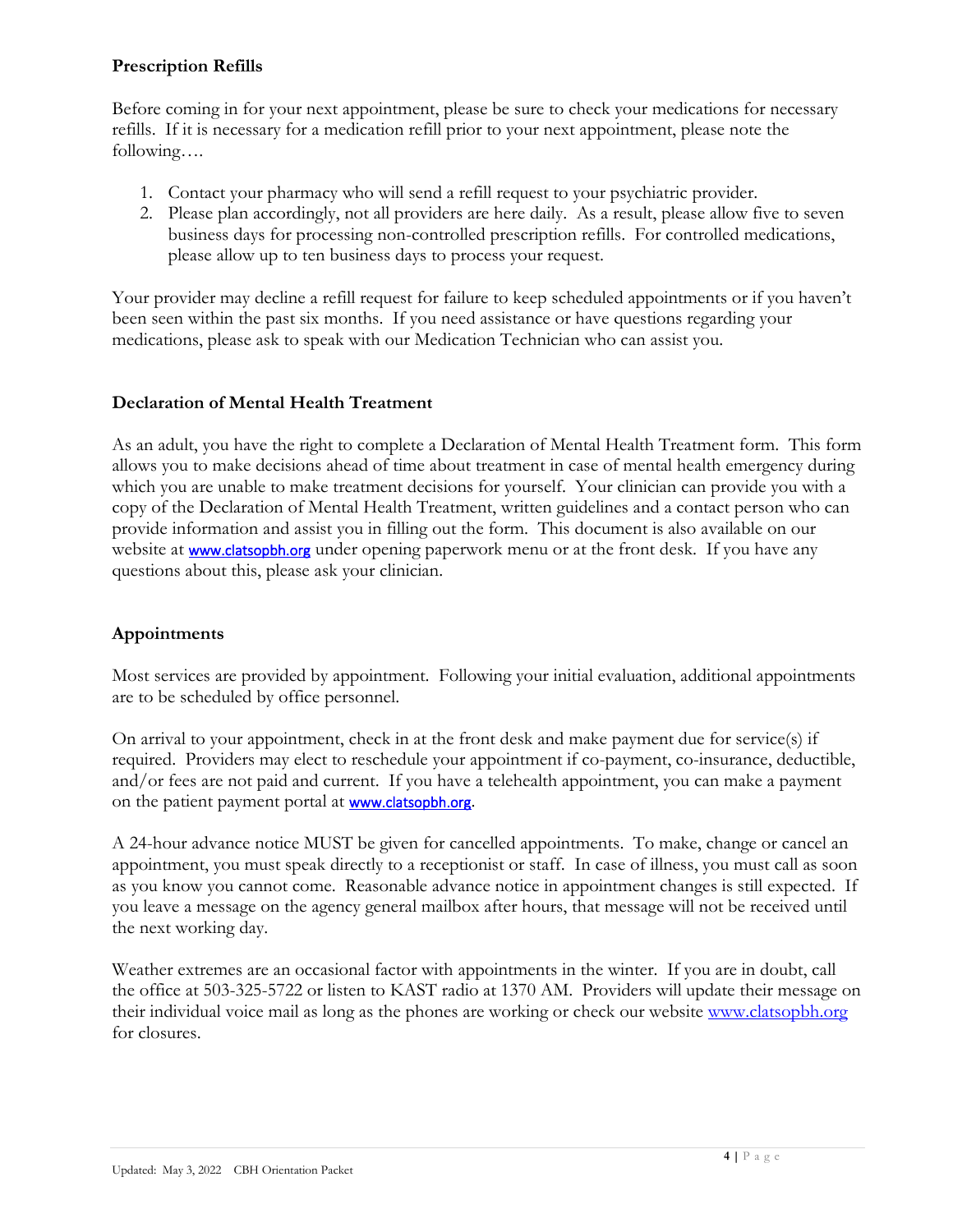### <span id="page-4-0"></span>**Treatment Attendance**

Clatsop Behavioral Healthcare (CBH) recognizes that for individuals to receive the most effective services available, it is essential that each person attend sessions and groups as agreed on in their Treatment/Recovery Plan. Our attendance policy is that no-shows or late cancellations may result in termination of treatment.

# <span id="page-4-1"></span>**Billing and Payments**

Clatsop Behavioral Healthcare is a private non-profit agency. The funding for our agency comes primarily from billing Oregon Health Plan and Moda insurance. Most other insurance plans do not include CBH as a preferred provider and will not reimburse us for services. Also, the Medicare benefit is limited and does not cover the full cost of services, therefore you will be required to pay what is not covered.

At the time of intake, you will be or were asked to sign a financial agreement. This agreement includes any co-payment or sliding scale fees you will owe. If you do not have the ability to pay please discuss this with your counselor.

All fees will be collected at the time of service. If you do not pay the agreed upon fee, you will not be scheduled for a follow-up appointment until you either pay the fee or work with your provider and our billing department to develop a payment plan. We accept personal checks, money order, cash, VISA and MasterCard.

We can offer discounted rates to mandated DUII/MIP clients who provide us with proof of household income and qualify for a rate reduction. Proof of household income requires at least three consecutive pay stubs, all annual W-2s or 1099 documents from the prior tax year, or last year's income tax return. Financial documentation and/or award letters from other state or government agencies, including wage verification forms, unemployment benefit award letters, or other documents indicating financial need, may be used as documentation or as supplemental proof of income, depending on the amount of detail provided by the document. In some cases, it may be necessary for you to provide more than one piece of documentation as proof of income, particularly if your financial situation is complex; i.e. selfemployment, multiple, part time, or seasonal jobs, public assistance, etc. If you qualify for reduced fees, you will be notified immediately upon processing of your documentation.

If you did not bring in proof of household income and you believe that you are eligible for a discounted rate you may receive a retroactive discount if you submit proof of income within 30 days. If proof is submitted after 30 days, you will receive a discounted rate effective the date your proof of income was turned in.

Clients will receive statements once a month showing activity for the month. The estimated client balance due listed on the client statement is payable upon receipt of the monthly statement.

Non-compliance of payment policy may result in the suspension of services. We do not charge interest rates or late fees for services provided. If you are having financial hardships and are unable to stay in compliance with a current payment plan, please discuss this as soon as possible with your clinician so that other options can be explored.

The office does not accept responsibility for collecting your insurance claim or for negotiating a settlement on a disputed claim. You are responsible for payment of your account, including any unpaid insurance claims. If payment arrangements must be made, please contact the Insurance Coordinator.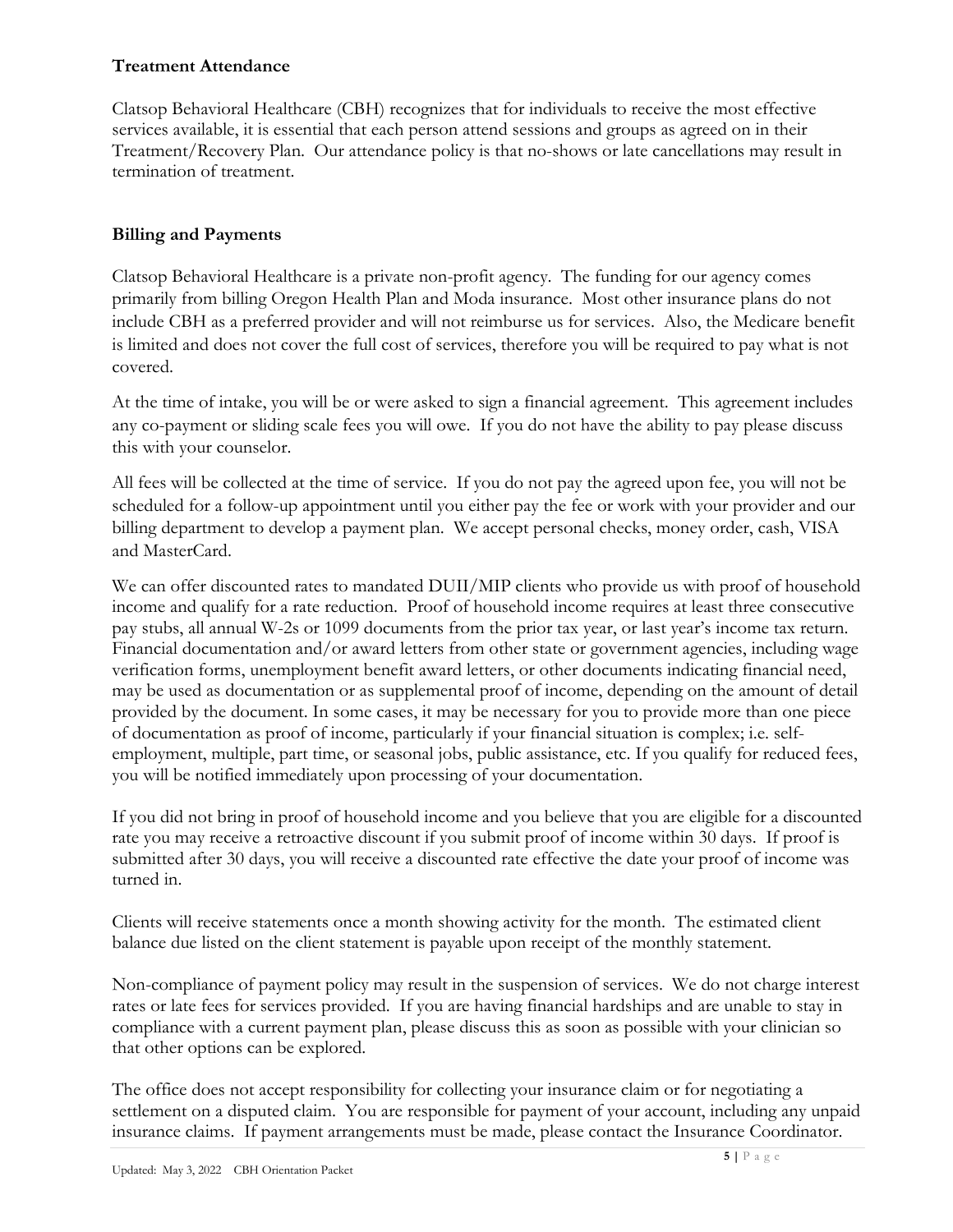Accounts carried 90 days without payment may be turned over to a collection agency. In that event the contingency fee assessed by the collection agency will be added to the principal and service charges due. You will be additionally liable for attorney fees. Both collection agency fees and attorney fees will increase the balance you owe. If your account is turned over to a collection agency, it may affect your credit rating. In most cases, the only information that is released to a collection agency about a client's treatment would be the client's name, the nature of the services provided and the amount due.

#### <span id="page-5-0"></span>**Insurance Reimbursement**

In order for us to set realistic treatment goals and priorities, it is important to evaluate what resources are available to pay for your treatment. If you have a health benefits policy, it will usually provide some coverage for mental health treatment.

Our office will verify your insurance benefits as a courtesy to you. Verification of benefits quoted to our office is NOT a guarantee of payment. In addition, we will provide you with whatever assistance we can in facilitating your receiving the benefits to which you are entitled.

It remains the client's responsibility to be aware of their entitled benefits and stay in compliance with the insurance carriers' rules. Please bring in your insurance cards as soon as possible or you could be billed our standard rates. It remains your responsibility to make whatever co-payment your insurance requires at the time of check-in. All insurance companies and third-party payers are billed at our standard rate. In the event that your insurance does not cover all the cost, your signed fee agreement rate will be used to determine your cost. If your insurance does not pay within 45 days of the billing date we will forward the bill to you at your signed fee agreement rate.

The escalation of the cost of health care has resulted in an increasing level of complexity about insurance benefits that sometimes makes it difficult to determine exactly how much mental health coverage is available. "Managed Health Care Plans" such as HMOs and PPOs often require advance authorization before they will provide reimbursement for mental health services. These plans are often oriented towards short-term treatment, the approach designed to resolve specific problems that are interfering with one's usual level of functioning. It may be necessary to seek additional approval after a certain number of sessions.

You should also be aware that insurance agreements require you to authorize us to provide a clinical diagnosis and, depending on the insurance carrier, many require additional clinical information such as a treatment plan or summary, or in rare cases, a copy of the entire records. This information will become part of the insurance company files and, in all probability, some of it will be computerized. All insurance companies claim to keep such information confidential, but once it is in their hands, we have no control over what they do with it. In some cases, they may share the information with a national medical information data bank. If you request it, we will provide you with a copy of any report that we submit. Once we have all of the information about your insurance coverage, we will discuss what we can expect to accomplish with the benefits that are available and what will happen if the insurance benefits run out before you feel ready to end our sessions. It is important to remember that you always have the right to pay for our services yourself and avoid the complexities that are described above.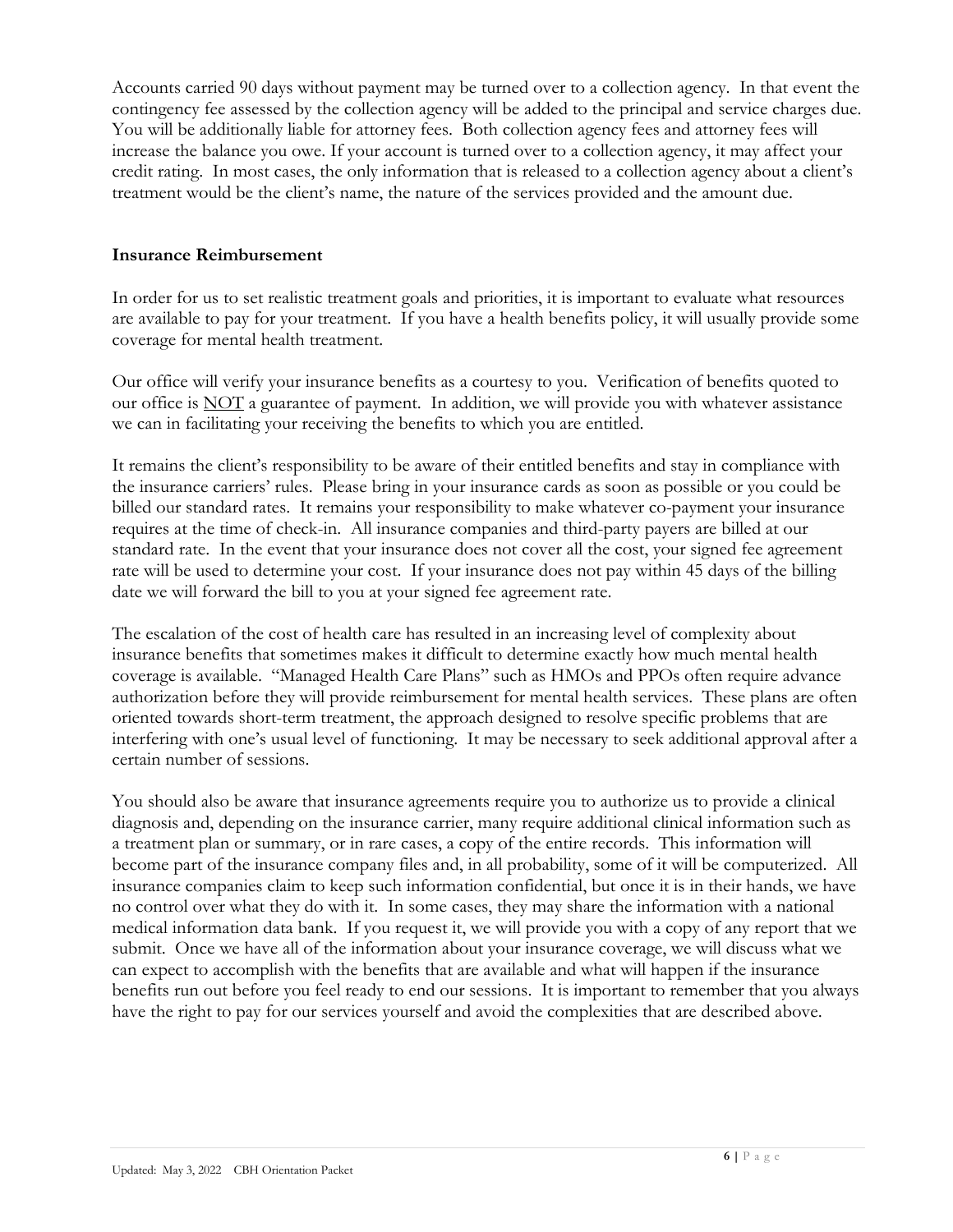#### <span id="page-6-0"></span>**Contacting the Clinician**

We are often not immediately available by telephone. While we are usually in our offices between normal business hours, we are not able to answer the phone when we are with a client. Our telephones are answered by a receptionist who will put you through to our personal confidential voicemail. If you are difficult to reach, please leave times when you will be available.

In case of an after-hour emergency or if you are having a crisis, you can call 503-325-5724. This line is answered 24 hours a day and will give you access to the crisis clinician on duty. If for some reason these services do not appear to be adequate, go the emergency room at the nearest hospital.

#### <span id="page-6-1"></span>**Records**

A record shall be maintained for each client who receives direct treatment training and/or care services. The record shall contain client identification, problem assessment, treatment, training and/or care plan, medical information when appropriate, and progress notes.

Retention of Records. Records shall be retained in accordance with OAR 166-005-0000 through 166- 040-0010 (State Archivist). Financial records, supporting documents, statistical records, and all other records (except client records) shall be retained for a minimum of three years after the close of the contract period, or until audited. Client records shall be kept for a minimum of seven years.

Confidentiality of Client Records. Client records shall be kept confidential in accordance with ORS 179.505, 45 CFR 205.50 and 42 CFR Part 2, any Division administrative rule pertaining to client records, and the most current edition of the Division Handbook on Confidentiality.

You are entitled to receive one free copy a year of your records unless we believe that seeing it would be emotionally damaging, in which case we will be happy to forward the records to an appropriate mental health professional of your choice. In general, because professional records can be subject to misinterpretation, it is recommended that if you are to request your records you should review them with your clinician so that any questions that may arise could be discuss. You should be aware that this will be treated in the same manner as any other professional (clinical) service, and you will be billed accordingly.

If your child is in treatment, both parents have rights to see and receive copies of records in your child's chart. Also, both parents can talk to any staff person who has met with your child. This is true even if you are not married to the child's other parent except when limited by a court.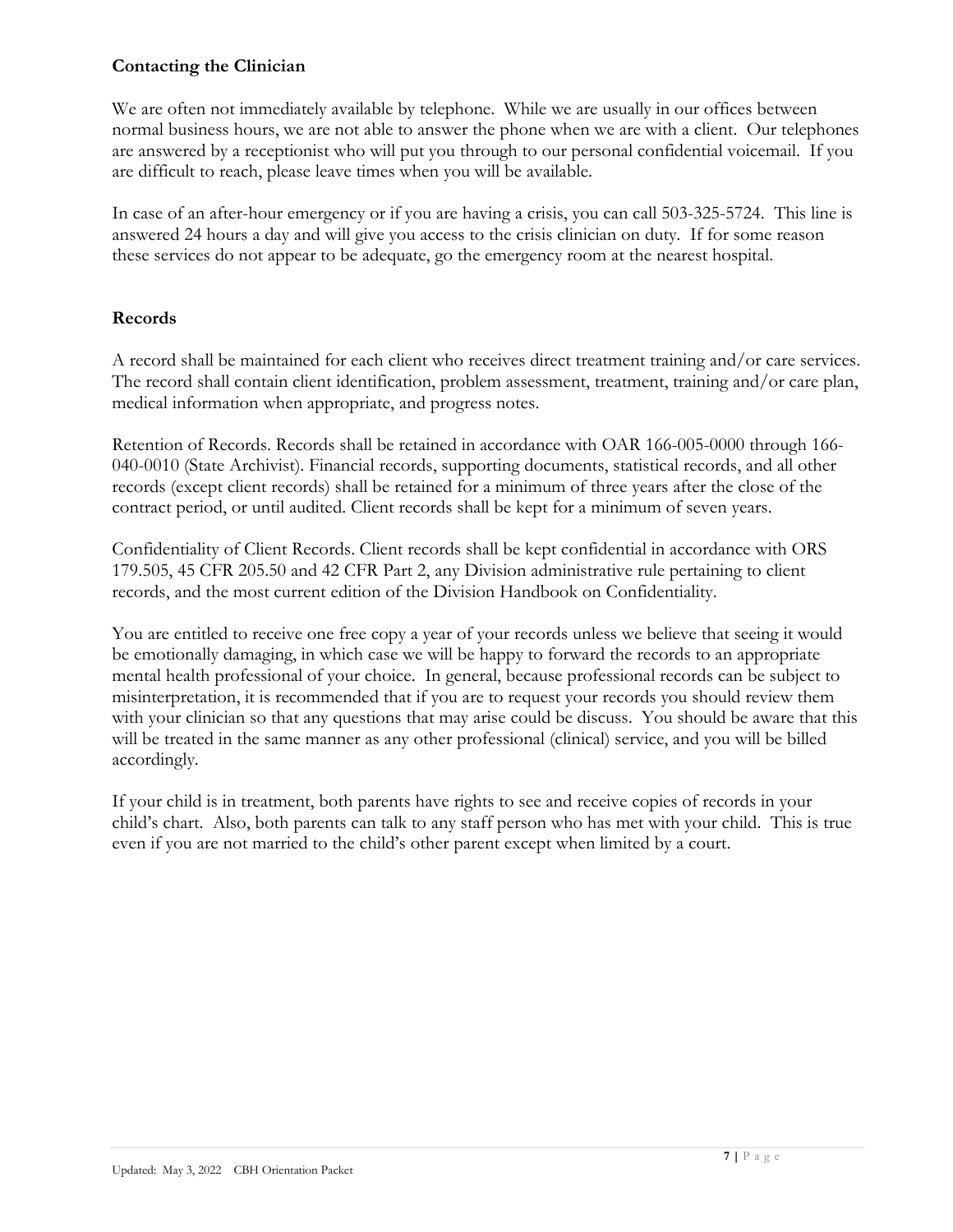# <span id="page-7-0"></span>**Minors**

If you are under 18 years of age, please be aware that the law may provide your parents with the right to examine your treatment records. It is our policy to request an agreement from parents that they will not ask what you are specifically saying in counseling. If they agree, we will provide them only with general information on how your treatment is proceeding unless we feel that there is a high risk that you will seriously harm yourself or another, in which case we will notify them of our concern. We will also be available to answer general questions or provide family sessions.

Parents of minor clients hold the legal right of privilege or confidentiality. A non-custodial parent who wants to learn about their child's treatment may have the right to review the child's record and to discuss their child's care with your clinician. However, it is our experience that counseling can be greatly hindered if teens feel the clinician is simply a conduit to their parents and many are reluctant to discuss personal issues without privacy. Therefore, the office has the following policy:

Parents are given general information about therapeutic progress. Regular consults are encouraged (every 2-3 sessions) unless contraindicated. Teens are informed of phone calls or contact between sessions. When parents are consulted, minors are given the option to remain or leave the room. For difficult issues, family sessions are encouraged with the clinician assisting the minor and the parents in working towards a resolution.

The clinician will notify parents if the minor is in danger of hurting him/herself, someone else, or is a victim/perpetrator of child abuse. Parents are encouraged to discuss any concerns with the clinician in front of the child if appropriate to age and developmental level.

Please note that in the situation of custody disputes, it is not appropriate for a treating clinician to make comment or recommendations on custody issues.

All children under age 14 need to have consent from their parents or guardian for us to provide services. For youth 14 and over accompanied by a parent, we obtain consent from both the youth and the parents (or guardians). Youth aged 14 and over may legally request and consent to services without their parents. For youth 14 or older seeking services, with a parent/guardian, we will involve the parent/guardian unless there is a clear reason not to, the youth has been abused by the parent, or the parents are not willing to be involved.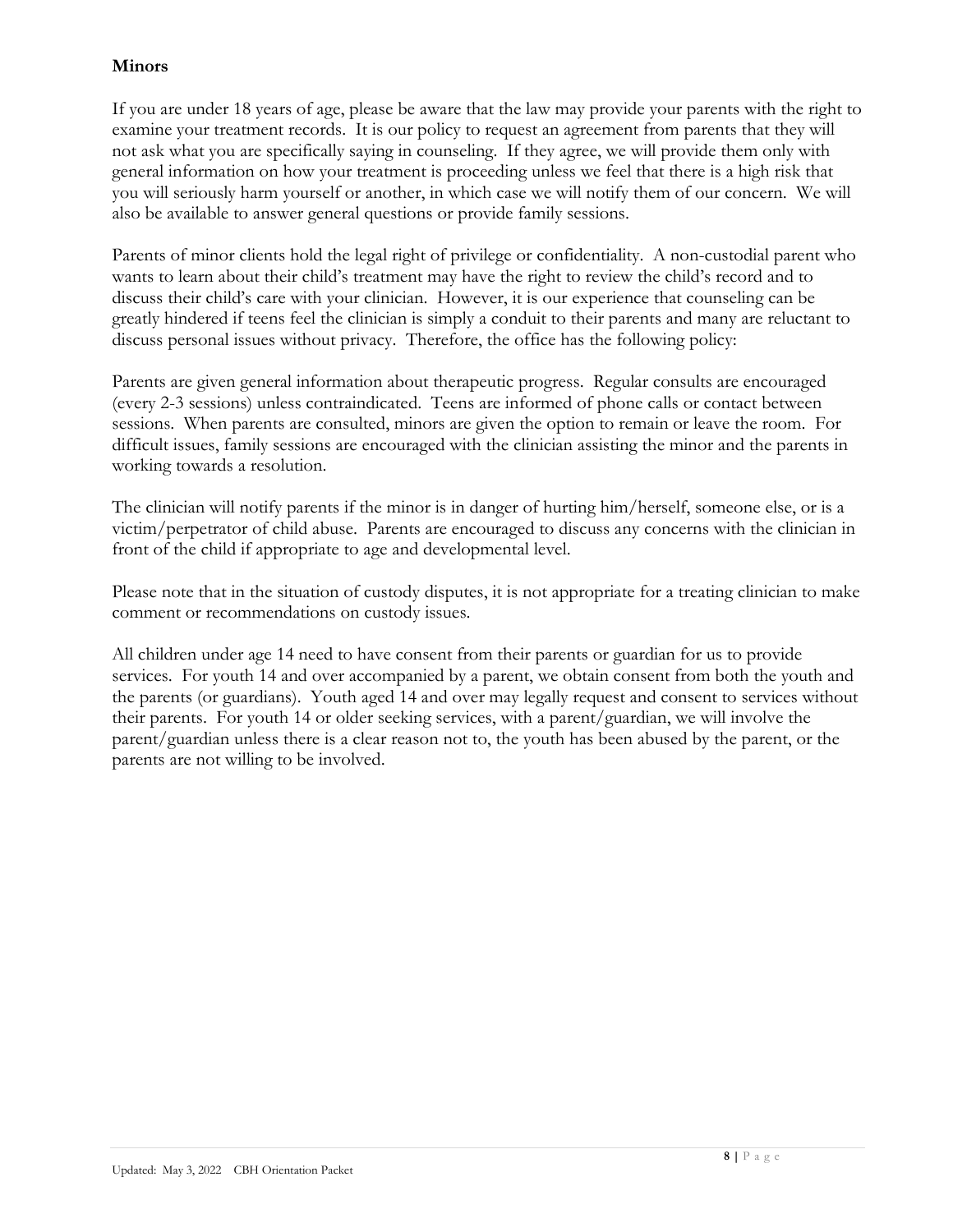#### <span id="page-8-0"></span>**Coordination of Care Policy**

*CBH Policy 055*

Clatsop Behavioral Healthcare (CBH) establishes relationships and coordinates care with community partners to assist individuals and families with care specific to their needs.

#### **Procedures**

**Newly enrolled clients:** All clients seeking services will complete an intake packet that requests the name and contact number of their health care (physician and dental) providers and other community agencies they may be involved with. If no provider is identified, intake staff will discuss and share information on potential health providers in the local area or encourage those with private insurance to select a provider from their network panel. Clients are asked to sign a Release of Information for their Primary Healthcare Provider (and any auxiliary providers who may inform treatment), to make coordination of care more fluid, interactive and informed.

**Clients with providers:** A letter to the primary care provider (PCP) and dental provider is sent by the Referral Coordinator in our call center or reception in the office of services to inform them that the client has engaged in services upon the first day of service, UNLESS the client declines releasing this information to their providers. A letter to identified community service professionals will also be sent by the Referral Coordinator (upon client consent) informing them of the client's engagement in services. If clients refuse to allow CBH to share information with relevant contacts, staff will continue to encourage and educate clients during the course of treatment on the benefits of coordinated care. In the event of mandated treatment or probation/parole involvement, staff will continue to work with clients to inform their decisions, as acknowledgement of treatment attendance and progress is often part of the requirements of courts and probation/parole. Staff will be aware of each agency affiliation as it impacts their work and coordination of care with these agencies.

**During Services/Treatment:** CBH expects staff to coordinate care in cooperation with the PCP and other providers/teams within the clients' system of care in a timely manner, as well as to provide assistance as needed. Information and/or coordination may include:

- Communication of identified diagnosis of disorders, up to and including full assessments, service plans, and discussion of treatment progress.
- Coordination of medication management, reported medication side effects or noncompliance.
- Identification of healthcare needs and gaps.
- Determination and updating of care coordination and/or service plans.
- Prevention or other supports needed that may not be provided by CBH, including referrals for those services.
- Communication of client needs and supports to individuals identified by the client to either create or communicate a safety plan, and to address treatment goals within the clients' systems of care.

Additionally, staff are expected to:

- Monitor aspects of care both requested and dispersed.
- Consider and utilize alternatives to care when indicated.
- Document care information and actions taken.
- Coordinate a member's medical care with community resources.
- Educate clients as appropriate about procedures and treatments, and appropriate use of resources.
- Provide reasonable accommodations and protections as defined under the Americans with Disability Act (ADA).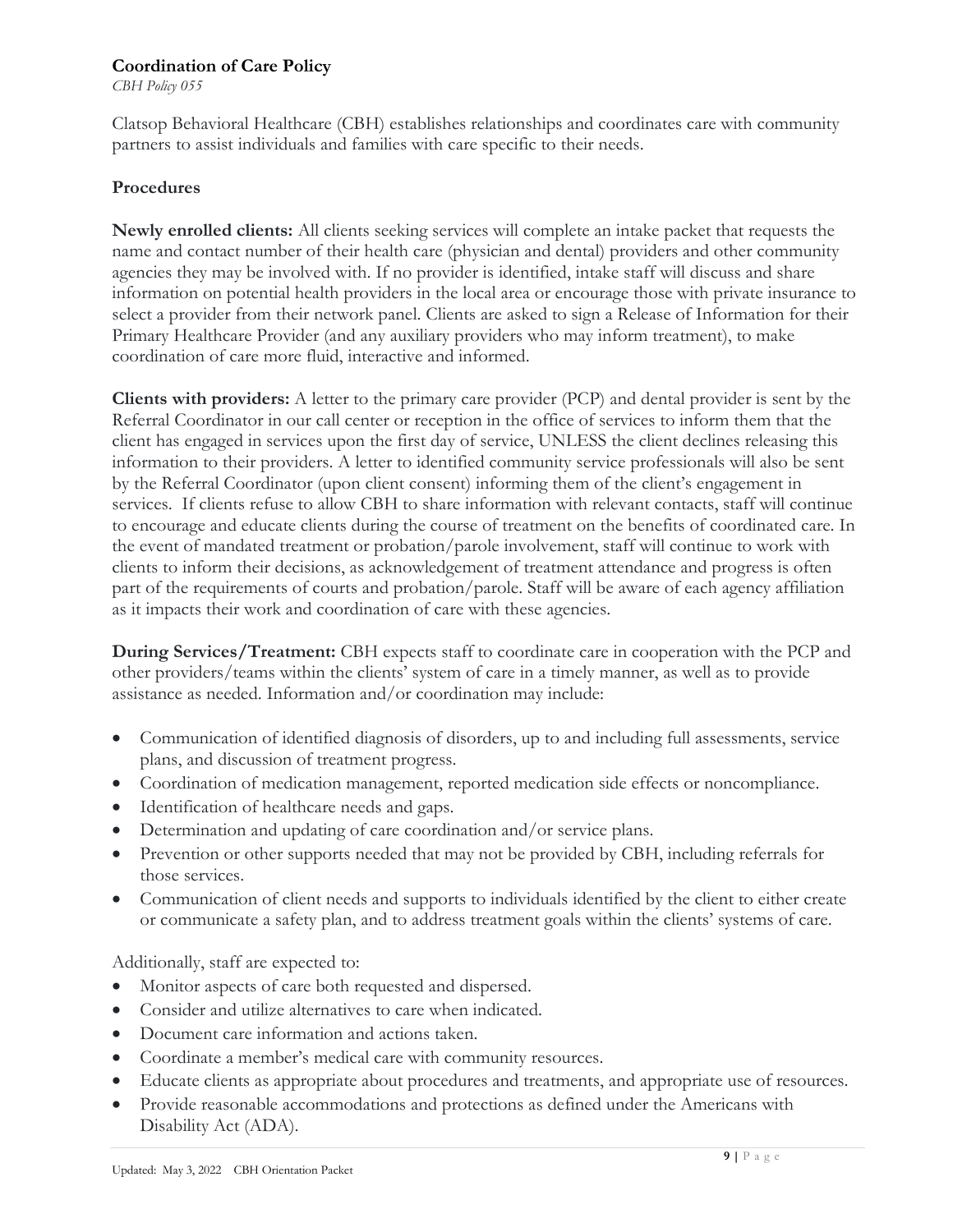**SERVICE CONCLUSION:** Upon termination of services, staff are expected to coordinate and connect clients with supportive services that will help promote and sustain wellness. Additionally, resources for follow-up care upon transition of services, including crisis services appropriate for individuals, should be provided. Information and contact numbers are to be provided upon the last face-face contact or mailed upon termination.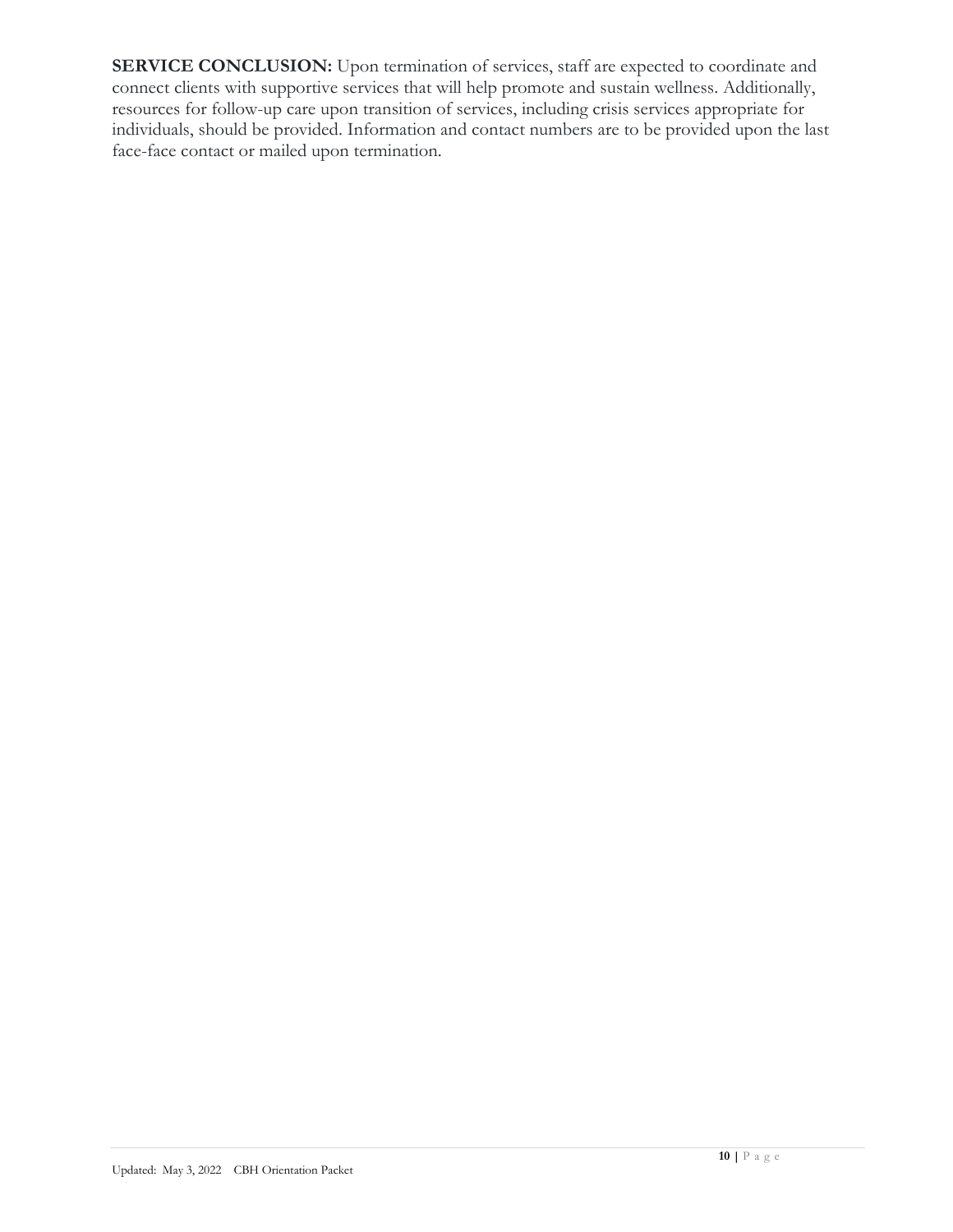#### **Confidentiality of Client Information**

*CBH Clinical Policy 110*

#### **Policy**

Clatsop Behavioral Healthcare (CBH) shall protect the confidentiality of all information relating to clients, or former clients. Information may be given only with a current standardized consent signed by the client or legally responsible other, except for disclosure permitted under relevant statute or regulations.

#### **Procedures**

- 1. Standardized forms authorizing release and/or exchange of confidential information shall be used and shall contain the following: name of client; date; name and address of agency; name and address of person or entity to whom the information is to be provided; the reason for the disclosure; specific kind of information to be disclosed; period of time the consent is to be in force; signature of client and/or responsible other; and, the signature of a witness. Any request for information from outside agencies will be complied with only if a CBH Release of Information form has been completed.
- 2. Exception to the need for a written informed consent are as follows;
	- a. To a court under Judges order;
	- b. To other agency personnel as needed;
		- To the extent necessary to make an insurance or medical assistance claim, or
		- To agency volunteers and trainees only to the extent necessary for treatment.
	- c. To hospital or emergency medical personnel for the purposes of dealing with an emergency;
	- d. To law enforcement or public health officers, to the extent necessary to carry out their responsibilities;
	- e. To child protective services in accordance with applicable Oregon Administrative Rules; or,
	- f. To Law enforcement officers and/or the intended victim(s) where there is clear and serious threat of homicide or intent to do serious bodily harm to another person(s).
- 3. All disclosures of information that are made by the Agency personnel, both with and without the consent of the client and/or legally responsible other, shall be documented in the client's records, including:
	- a. The date of the disclosure of information;
	- b. The person or entity receiving the information;
	- c. The nature of the information disclosed and
	- d. The reasons for the disclosure without consent, if such has not been obtained.
- 4. The Agency will attempt to verify legal custody of consenting parents if any circumstances suggest that it is necessary.
- 5. In the case of court-appointed guardians the Agency must be provided with a copy of the court order and may request verification from the Community Human Services staff if it is the legal guardian.
- 6. A copy of the consent form shall be kept with the client's file.
- 7. Agency staff shall explicitly confirm knowledge and acceptance of the client confidentiality requirements of the Agency by a signed statement in personnel files.
- 8. Requests for information shall be accompanied by a written release as covered above.
- 9. CBH shall charge persons/agencies requesting copies of client information in a manner consistent with prevailing CBH Business Policies & Procedures.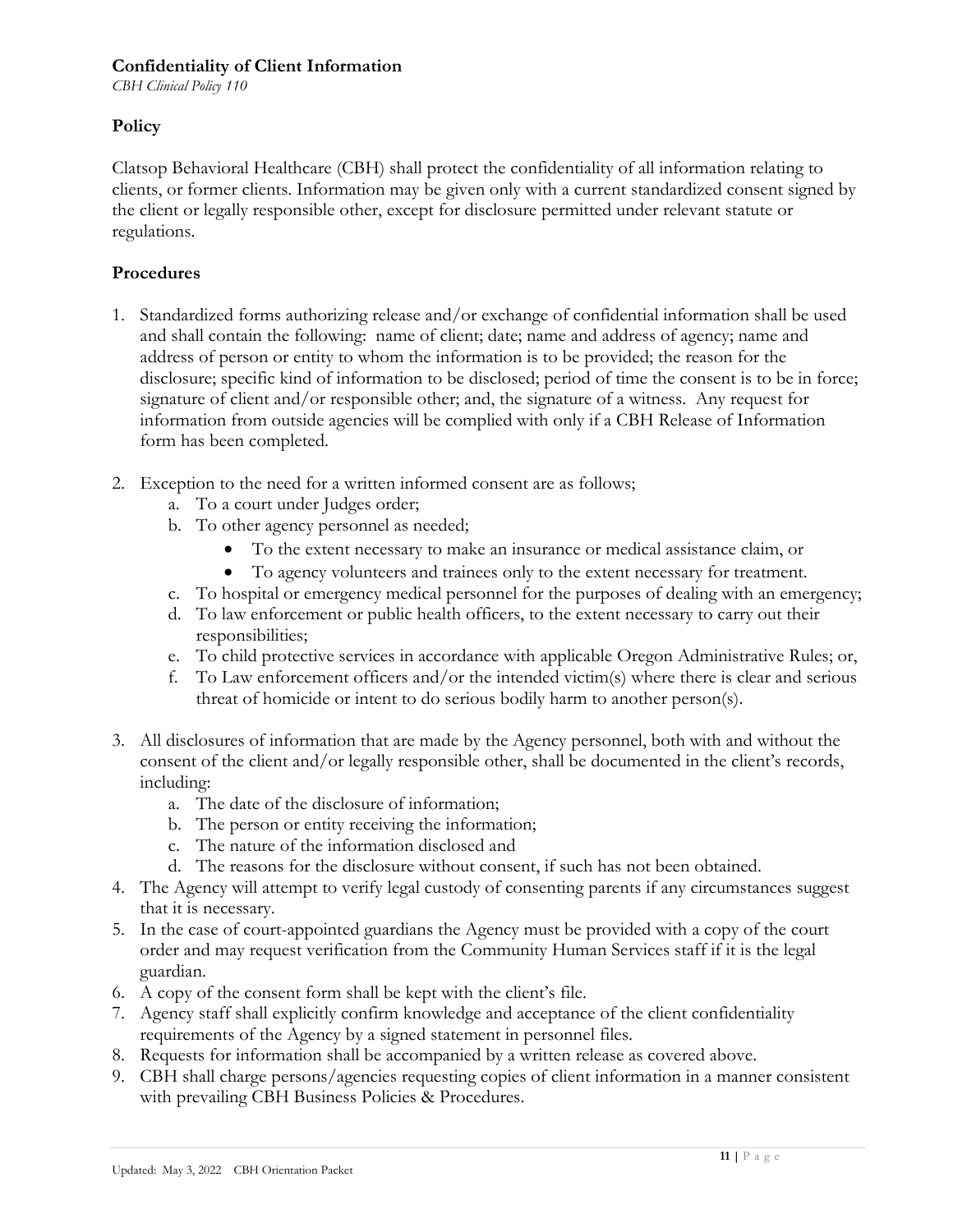#### <span id="page-11-0"></span>**Client Rights**

*CBH Clinical Policy 080/ Individual Rights OAR 309-019-0115* 

# **Policy**

Clatsop Behavioral Healthcare prioritizes, respects and discloses the rights of all individual clients, in accordance with Oregon Administrative Rule.

# **Procedures**

- 1. Clients, prospective clients, and/or legally responsible others shall be informed of client rights at admission. Clients acknowledge that the following documents have been made available to them on the CBH website when they sign the Consent to Treat Document provided at intake.
	- CBH Client Orientation Packet (Grievance Policy, Consumer Rights, etc.)
	- Release of Information
	- Notice of Privacy Rights
	- Voter's Registration Card
	- Declaration for Mental Health Treatment
	- Investigation and Resolution of Complaints Policy and Procedures
- 2. CBH shall post a written statement of clients' rights at each clinical facility. A copy shall be available to the clients upon request. See Appendix A below for a copy of the Client Rights and Responsibilities Form.
- 3. Any individual or parent or guardian receiving services may file a grievance with the provider or any management personnel at CBH.

# **APPENDIX A CONSUMER RIGHTS**

**RIGHT TO RECEIVE SERVICES** regardless of race, ethnicity, religion, age, gender, sexual preference, handicap, place of residence, or ability to pay.

**RIGHT TO APPROPRIATE CARE AND TREATMENT** that is responsive and sensitive to personal needs and differences and the least restrictive alternative available, understanding that treatment is a time-limited procedure that will be periodically reviewed and updated.

# **RIGHT TO BE TREATED WITH DIGNITY AND RESPECT.**

#### **RIGHT TO PARTICIPATE IN THE DEVELOPMENT, REVIEW, AND UPDATE OF MY SERVICE PLAN**, and I have the **RIGHT TO RECEIVE A COPY** of the written Service Plan

**RIGHT TO RECEIVE AN EXPLANATION OF MEDICATIONS** prescribed, including expected effects and possible side effects. Have all services explained, including expected outcomes and potential risks;

# **RIGHT TO CONFIDENTIALITY** and the **RIGHT TO CONSENT TO DISCLOSURE** of

information. (f) Give informed consent in writing prior to the start of services, except in a medical emergency or as otherwise permitted by law. Minor children may give informed consent to services in the following circumstances: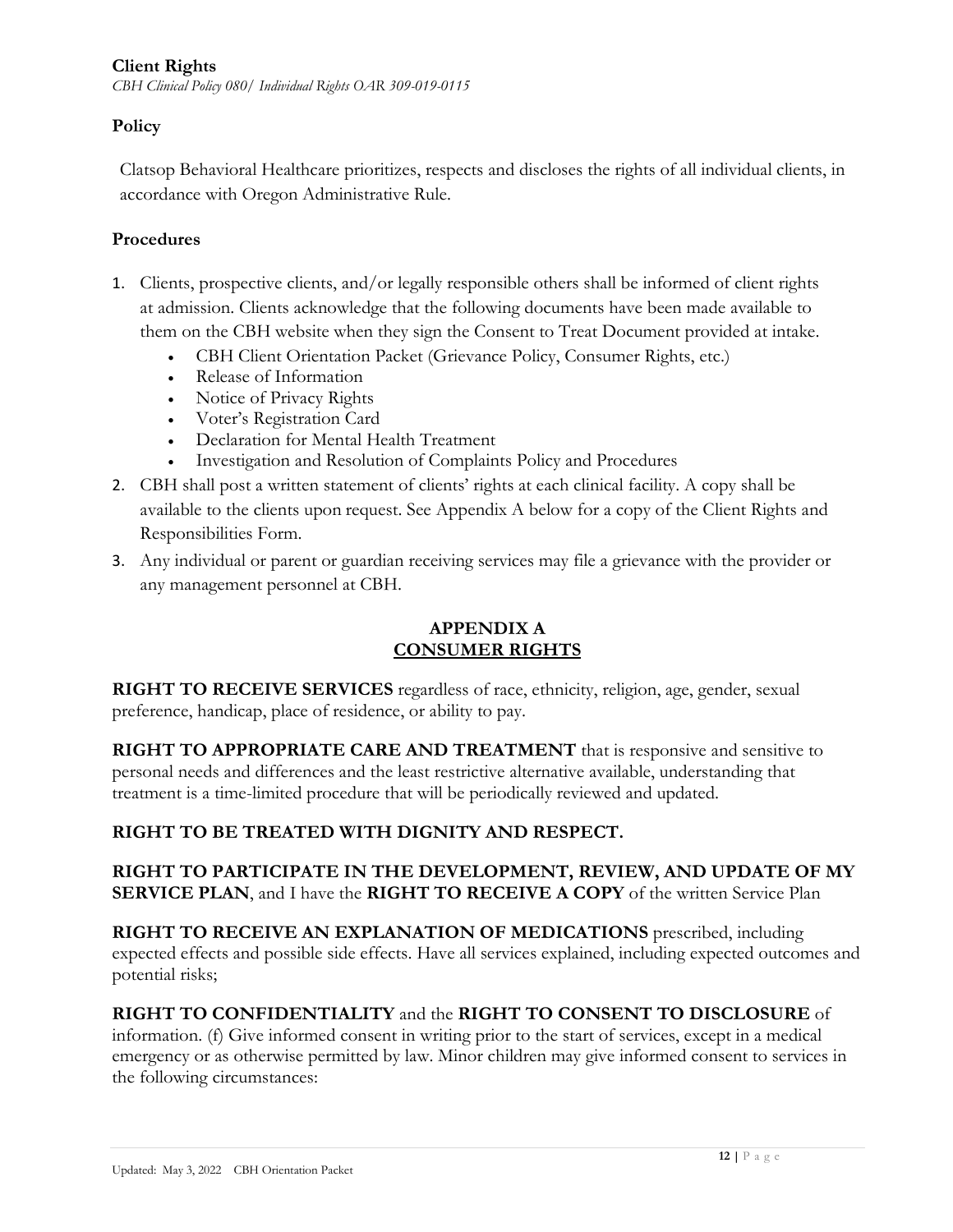**RIGHT TO REVIEW MY RECORDS** in the presence of a CBH employee upon my written request. I have the **RIGHT TO REQUEST CHANGES TO MY TREATMENT RECORD** as described in the Notice of Privacy Policies, a copy of which I have been given.

**RIGHT TO PARTICIPATE** in research, experimental, or potentially hazardous procedures and the

**RIGHT TO REFUSE TO PARTICIPATE** in such research and/or procedures.

**RIGHT TO RECEIVE PRIOR NOTICE OF TRANSFER**, unless the circumstances necessitating transfer pose a threat to health and safety

**RIGHT TO BE FREE FROM ABUSE OR NEGLECT** and to report any incident of abuse or neglect without being subject to retaliation.

#### **RIGHT TO RELIGIOUS FREEDOM.**

#### **RIGHT TO BE FREE FROM SECLUSION AND RESTRAINT**.

**RIGHT TO BE INFORMED OF THE AGENCY'S POLICIES AND PROCEDURES, SERVICE AGREEMENTS, AND FEES** applicable to the services provided, and to have a custodial parent, guardian, or representative, assist with understanding any information presented;

**RIGHT TO HAVE FAMILY INVOLVEMENT** in service planning and delivery; (i) Receive medication specific to the individual's diagnosed clinical needs, including medications used to treat opioid dependence;

#### **RIGHT TO MAKE A DECLARATION FOR MENTAL HEALTH TREATMENT.**

**RIGHT TO FILE A COMPLAINT OR GRIEVANCE** if I feel that my privacy and any other rights have been violated, and I understand that the procedures for the filing of a complaint are stated in the Notice of Privacy Practices, a copy of which I have been given and which is posted in each of the agency's offices and also are explained in the Client Complaint Policy that I have been asked to sign. I understand that filing a complaint will not affect my treatment from CBH.

# **RIGHT TO BE FREE OF SEXUAL EXPLOITATION OR HARASSMENT**.

**RIGHT TO ASK** for all communication from CBH to occur in a particular way or at a specific place (at my home or work or a friend's house, by mail or telephone or by fax, etc.)

# **RIGHT TO A COPY OF THIS NOTICE.**

**RIGHT TO EXERCISE ALL RIGHTS** without any form of reprisal or punishment.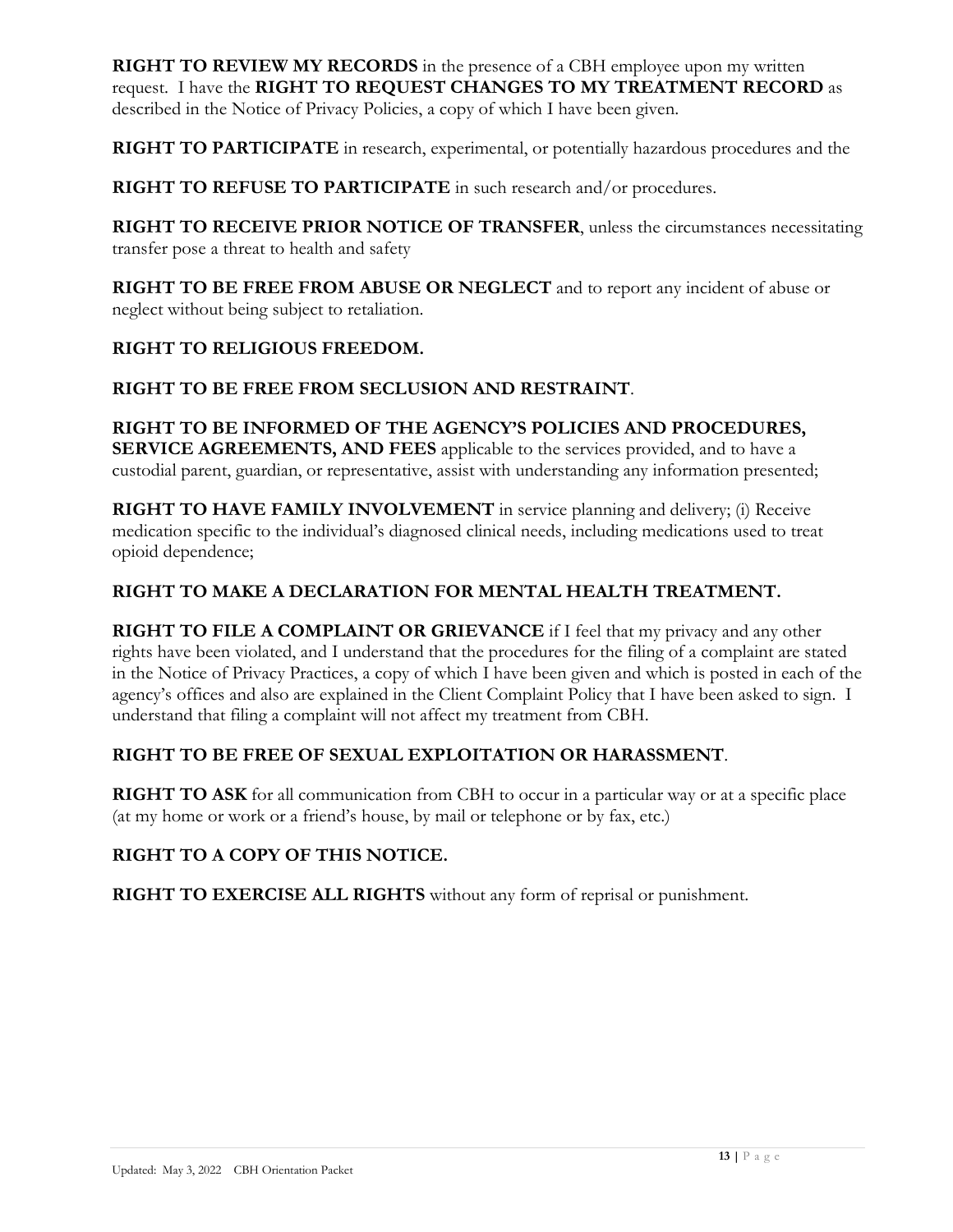#### <span id="page-13-0"></span>**Cultural Humility**

*Clinical Policy 135*

Clatsop Behavioral Healthcare is committed to effectively providing services to recipients of all cultures, ages, races, gender, abilities, sexual orientation, socio-economic status, languages, ethnic backgrounds, veteran status, family status, spiritual beliefs and religions in a manner that recognizes values, affirms, and respects the worth of the individuals and protects and preserves the dignity of each person. Our staff embraces multi-culturalism and recognizes that all people uniquely contribute to the broader community.

### **Procedure**

Cultural Humility is an integral value at CBH. All staff are expected to:

- Maintain current demographic and cultural information of the communities we serve.
- Ensure individuals from the identified cultural group receive effective and respectful care that is provided in a manner compatible with their cultural health beliefs, practices, and preferred language.
- When measuring customer satisfaction race, ethnicity, and language data will be considered.
- Include members on our governing board that are representative of the cultural populations being served.
- Communicate identified areas of agency growth to the Quality Improvement Committee or supervisor.
- Utilize appropriate resources to ensure linguistic needs of the recipient and family are met. When necessary and requested, translation services will be available to recipients. The interpreter will assist with oral translation, as well as translating any intake, treatment plan, evaluation, or other documents shared with family. Employees will reach out to contracted translation service provider.
- Assist families in identifying appropriate community-based resources and provide relevant services and care coordination.
- Communicate with supervisor and/or treatment team to gain additional support in identifying and providing clinically appropriate, evidence-based practices for all clients.
- Demonstrate self-awareness of biases and efforts to seek assistance when such personal views interfere with one's ability to effectively work with others.
- Acknowledge that discrimination is not tolerated and employees will conduct services in a manner that recognizes, values, affirms, and respects the worth of the client and protects and preserves the dignity of each person.
- Actively outreach to culturally-specific community partners and clients to improve treatment responsiveness, inclusivity and accessibility.

# **RECRUITMENT AND HIRING:**

CBH seeks staff members that are committed to their community, represent a variety of cultural backgrounds, and are capable of communicating in cross-cultural situations. We seek to hire staff who are bilingual and able to relate and communicate with non-English speaking individuals.

# **TRAINING:**

All staff are expected to complete ongoing training in cultural humility/competency throughout the duration of their employment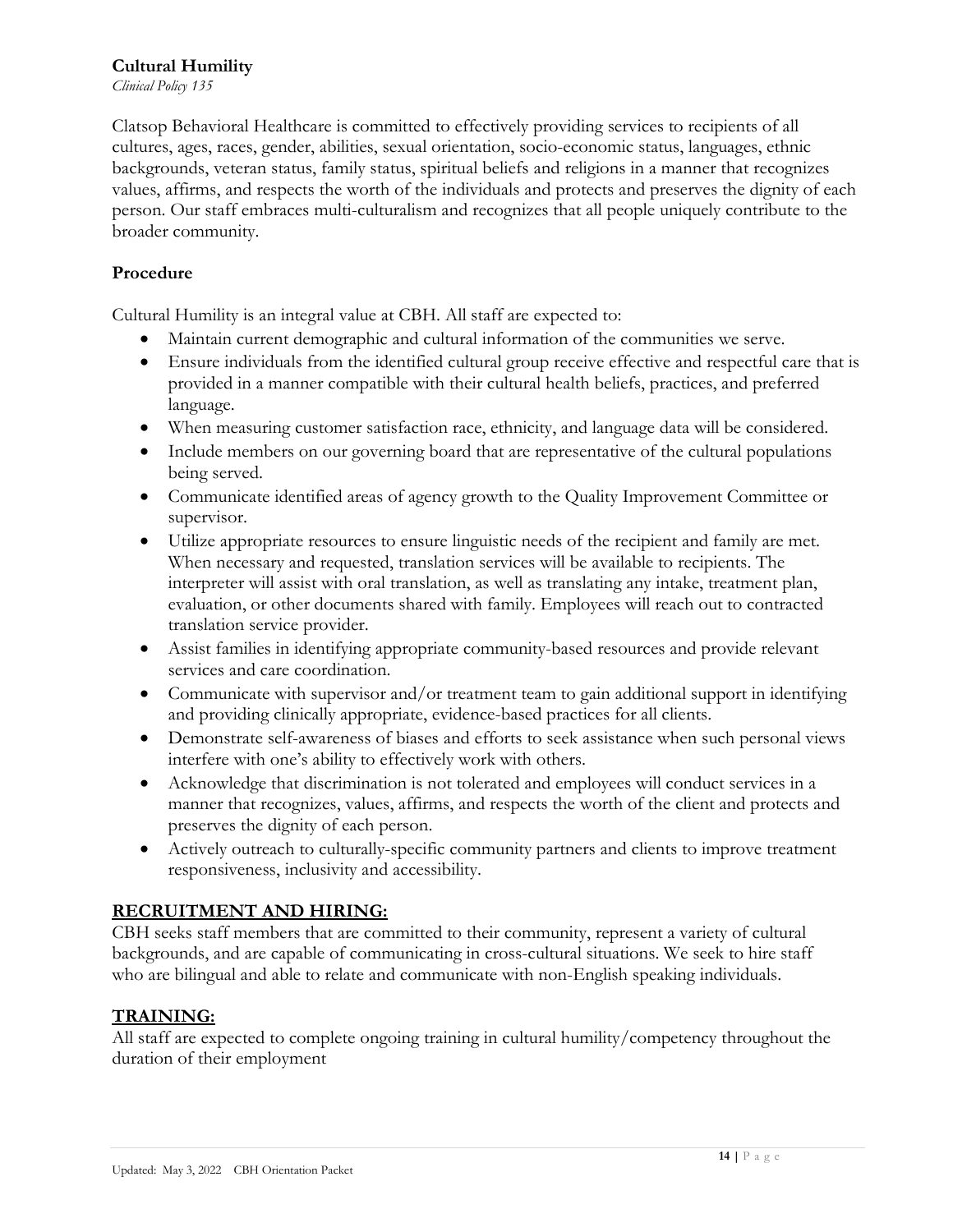#### <span id="page-14-0"></span>**Investigation and Resolution of Complaints**

*CBH Clinical Policy #205*

#### **Procedures**

Any individual or parent or guardian receiving services may file a grievance with the provider or any management personnel at CBH. CBH discusses and resolves any problems as soon as they come up. Concerns about CBH services can be reported to the Clinical Operations Officer by calling (503) 325- 5722. Investigations will be completed within 30 calendar days.

In circumstances where the matter of the grievance is likely to cause harm to the individual before the grievance procedures are completed, the individual or guardian of the individual may request an expedited review. The Clinical Operations Officer or designee shall review and respond in writing to the grievance within three business days of receipt of the grievance. The written response shall include information about the appeal process.

A grievant, witness, or staff member of a provider may not be subject to retaliation by a provider for making a report or being interviewed about a grievance or being a witness.

Individuals and their legal guardians may appeal entry, transfer, and grievance decisions as follows:

If the individual or guardian is not satisfied with the decision, the individual or guardian may file an appeal in writing within ten business days of the date of the Clinical Operations Officer or designee's response to the grievance or notification of denial for services. The appeal shall be submitted to the Oregon Health Authority (OHA). If requested, program staff shall be available to assist the individual. OHA shall provide a written response within ten business days of the receipt of the appeal and if the individual or guardian is not satisfied with the appeal decision, they may file a second appeal in writing within ten working days of the date of the written response to OHA.

Contact Information for Complaints and Grievances

- Clatsop Behavioral Healthcare Clinical Operation Officer (503) 325-5722
- Health System Division of the Oregon Health Authority (503)945-5763
- Disability Rights Oregon 1 (800) 452-1694
- Columbia Pacific Coordinated Care Organization (CPCCO) Members -contact Care Oregon at 1-800-224-4840.
- Department of Human Services-contact the Governor's Advocacy Office at: (503) 945-5941

There are also additional resources available for certain situations.

- Abuse or Neglect -contact the Office of Adult Abuse Prevention and Investigation at: (503) 945-9702 or the CBH Abuse Investigator at 503-325-0241, ext. 107
- Other Oregon Health Plan Members –contact the Division of Medical Assistance Programs Client Services at: 1 (800) 273-0557
- Civil Rights (504 Plans, Medical Issues, etc.)-contact the Office of Equity and Inclusion, Civil Rights Coordinator at: (971) 673-2000

#### **Clatsop Behavioral Healthcare adheres to the following Oregon Administrative Rule regarding grievances and appeals.**